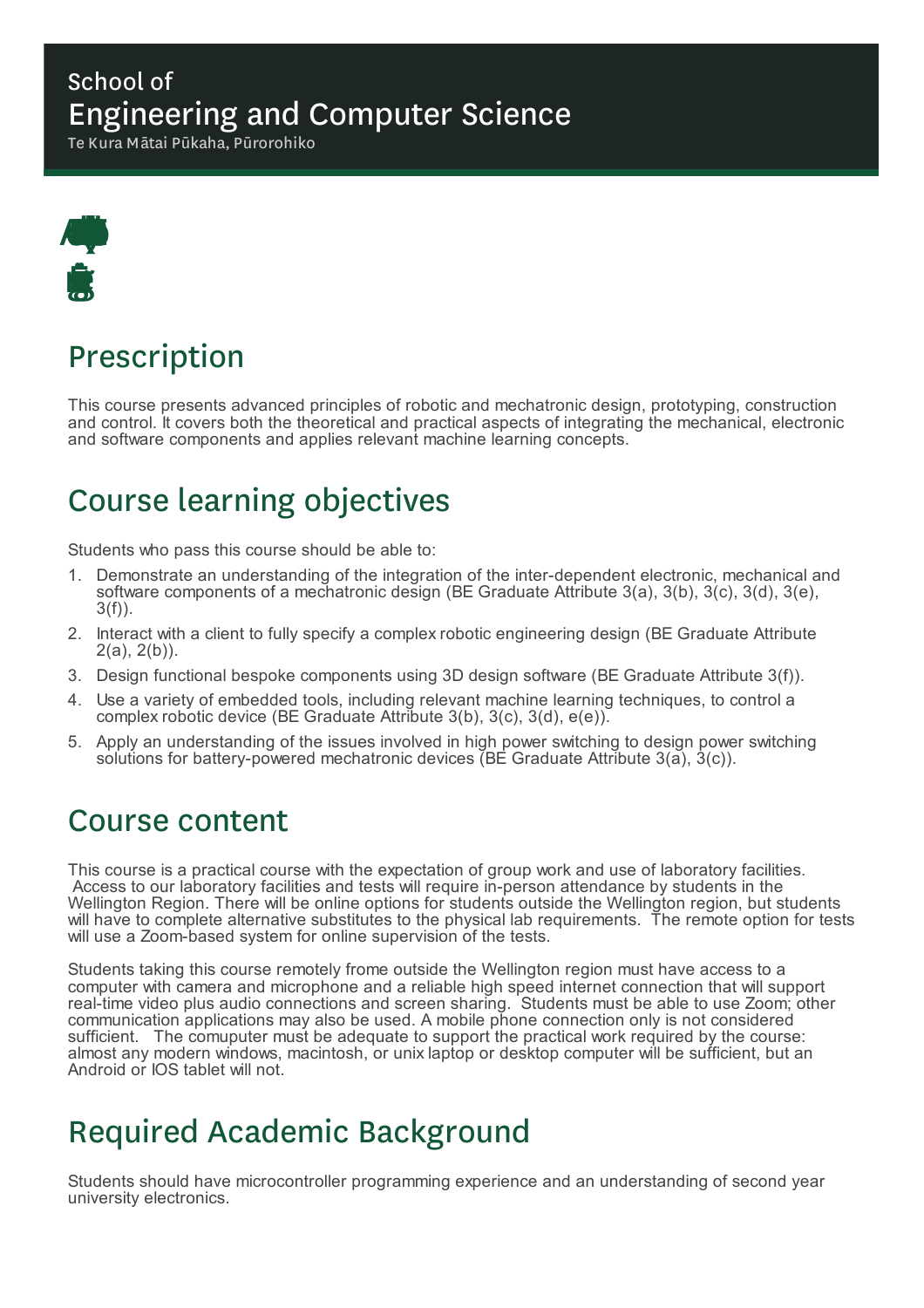# Withdrawal from Course

Withdrawal dates and process: https://www.wgtn.ac.nz/students/study/course-additions-withdrawals

## Lecturers

## Prof Dale Carnegie (Coordinator)

dale.carnegie@vuw.ac.nz 04 463 7485

AM 224 Alan Macdiarmid Building, Gate 7, Kelburn Parade, Kelburn

### Jim Murphy

jim.murphy@vuw.ac.nz 04 463 9562

FT92 202 92 Fairlie Terrace, Kelburn

# Teaching Format

This course is a combination of theoretical material and the practical applications of that material. The main mode of delivery will be 24 face-to-face lectures. The material will be reinforced by practical assignments where groups and individuals will be expected to consult with the lecturer on an appointment basis (expect approximately 12 hours of such individualised tutorial engagement during the course).

# Student feedback

Student feedback on University courses may be found at: www.cad.vuw.ac.nz/feedback/feedback\_display.php

# Dates (trimester, teaching & break dates)

- Teaching: 28 February 2022 03 June 2022
- Break: 11 April 2022 24 April 2022  $\blacksquare$
- Study period: 06 June 2022 09 June 2022 É
- Exam period: 10 June 2022 25 June 2022

## Class Times and Room Numbers

#### **14 March 2022 - 10 April 2022**

- **Thursday** 13:10 14:00 119, Cotton, Kelburn
- **Friday** 14:10 15:00 107, New Kirk, Kelburn  $\blacksquare$
- **21 March 2022 - 10 April 2022**
- **Tuesday** 13:10 14:00 204, New Kirk, Kelburn

#### **25 April 2022 - 05 June 2022**

- **Tuesday** 13:10 14:00 204, New Kirk, Kelburn  $\blacksquare$
- **Thursday** 13:10 14:00 119, Cotton, Kelburn
- **Friday** 14:10 15:00 107, New Kirk, Kelburn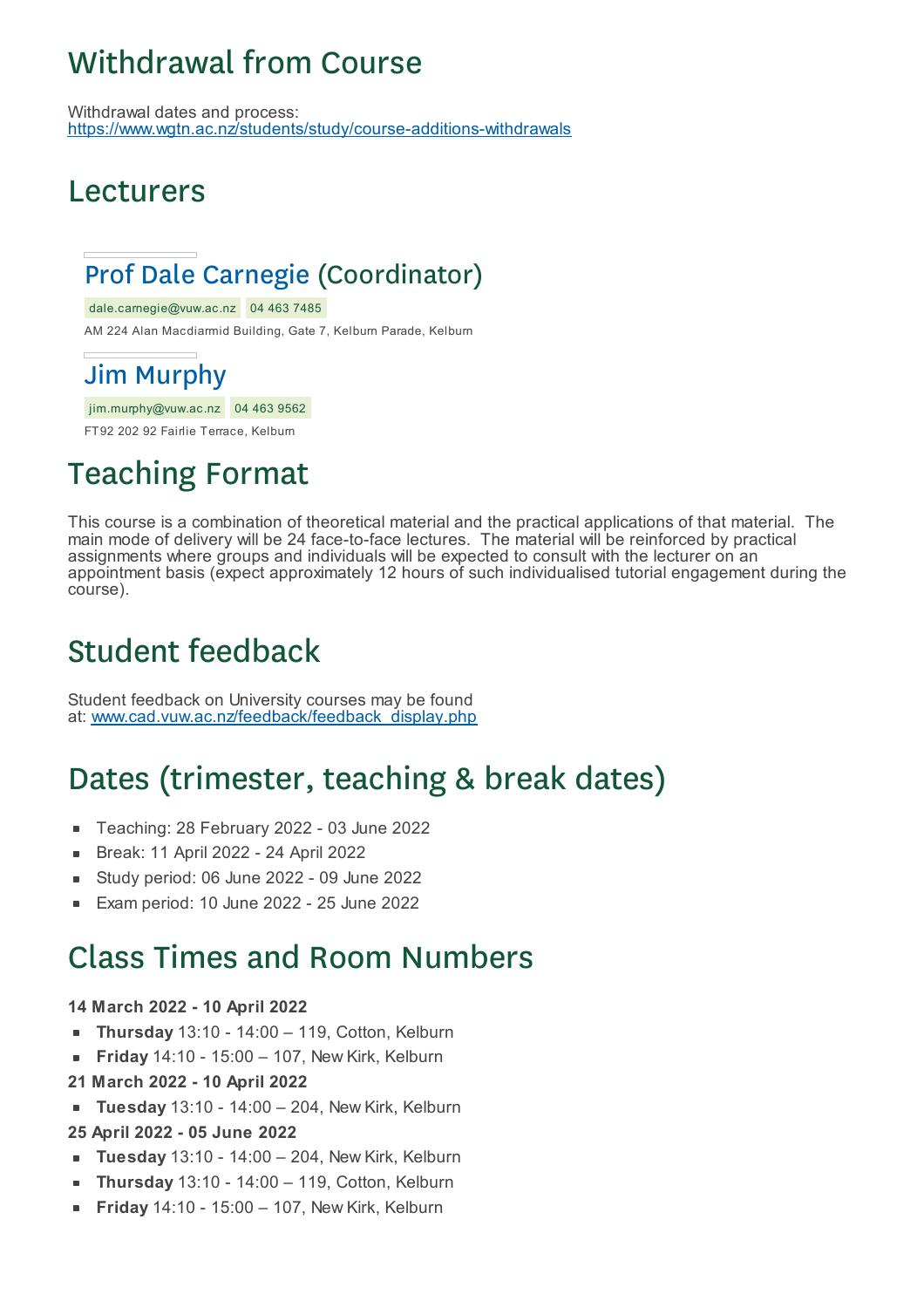## Set Texts and Recommended Readings

### Required

There are no required texts for this offering.

# Mandatory Course Requirements

There are no mandatory course requirements for this course.

*If you believe that exceptional circumstances may prevent you from meeting the mandatory course requirements, contact the Course Coordinator for advice as soon as possible.*

## Assessment

This course will be assessed through one test, one exercise presentation and four assignments.

| <b>Assessment Item</b>                                                          | Due Date or<br><b>Test Date</b> | CLO(s)          | Percentage |
|---------------------------------------------------------------------------------|---------------------------------|-----------------|------------|
| Mechatronic research, feature extraction and<br>presentation (10 hours)         | Week 3                          | CLO: 1          | 10%        |
| Formative client focussed robotic design specification<br>assignment (15 hours) | Week 5                          | CLO:<br>1,2,4   | 15%        |
| Summative complex robotic design assignment (30)<br>hours)                      | Week 7                          | CLO:<br>1, 2, 4 | 30%        |
| Mechanical engineering assignment (10 hours)                                    | Week 9                          | CLO: 1          | 10%        |
| Test (1 hour)                                                                   | Week 11                         | CLO:<br>1,5     | 15%        |
| Solidworks practical assignment (20 hours)                                      | Week 12                         | CLO:<br>1,3     | 20%        |

### Penalties

A 5% penalty per day an assessment item is late will be applied.

### Extensions

Requests for extensions should be made directly to the course lecturer responsible for that assessment item. The preferred mechanism is by direct email to either dale.carnegie@vuw.ac.nz or jim.murphy@vuw.ac.nz.

### Submission & Return

It is preferred that assessment is either emailed as a pdf directly to the course lecturer responsible for that assessment item either dale.carnegie@vuw.ac.nz or jim.murphy@vuw.ac.nz. Alternatively, hard copies of the assessment may be handed directly to the course lecturer. Due to the small number of students in the course, we will NOT be using the automated submission system.